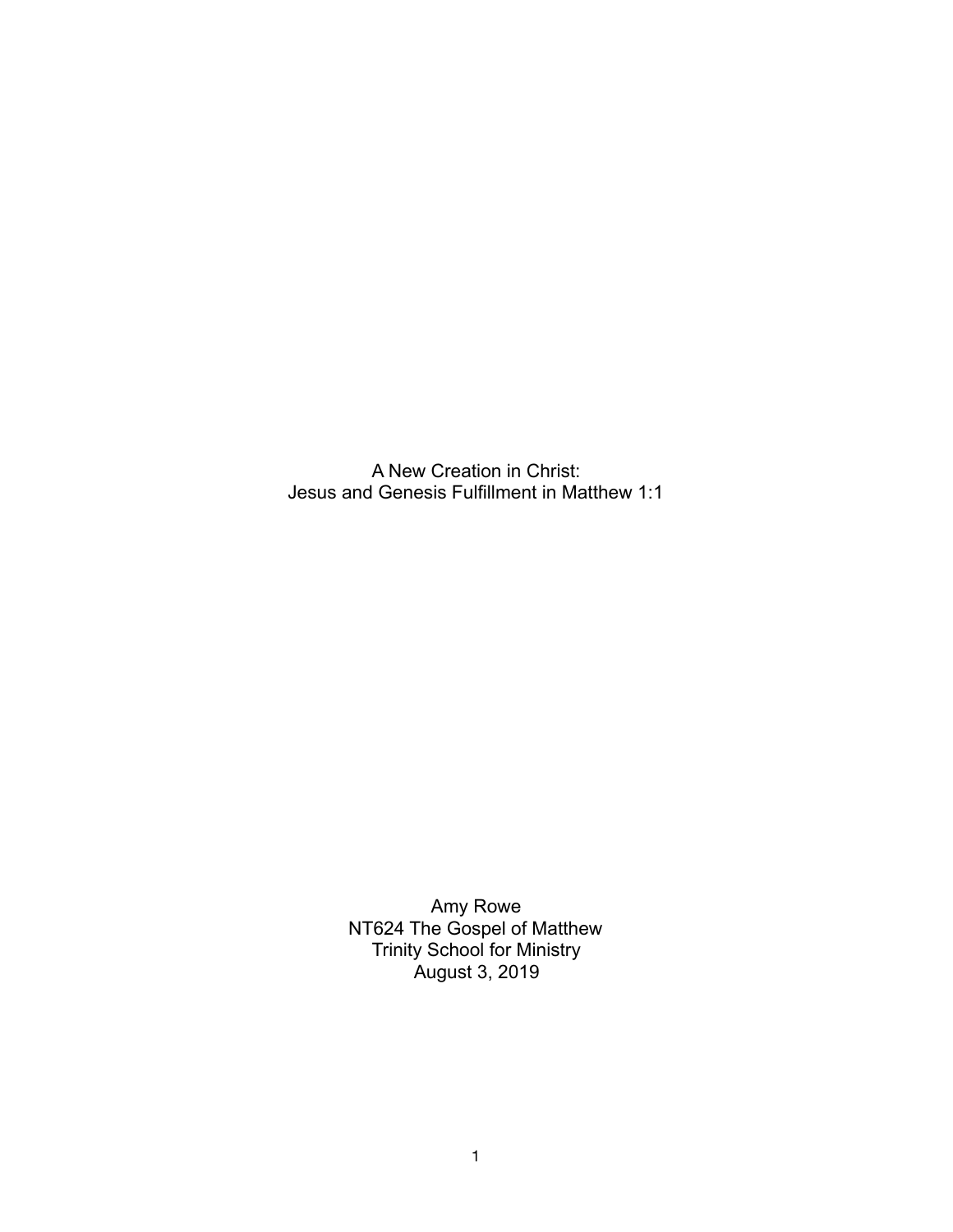### <span id="page-1-6"></span>**A New Creation in Christ: Jesus and Genesis Fulfillment in Matthew 1:1**

<span id="page-1-7"></span><span id="page-1-5"></span> In the Eastern tradition, the Christmas Eve liturgy begins with a reading from Gen 1:1-13,<sup>1</sup>immediately followed by Matt [1](#page-1-0).<sup>2</sup> Though the origins of this liturgy are not fully known, they point to an largely forgotten link between the creation narrative of Genesis and the new creation narrative of Matthew, a link exemplified in the opening line of Matthew's gospel: "This is the genealogy [literally, the βιβλος γενεσεως—book of genesis] of Jesus Christ."<sup>[3](#page-1-2)</sup> Such an opening statement would have caught the attention of Matthew's hearers, bringing to mind the first book of their Torah, whose title was already well-established as "Genesis" by Jesus' day.<sup>[4](#page-1-3)</sup> Why did Matthew open his gospel by echoing this ancient creation narrative? This paper will explore Matt 1:1, employing both modern textual criticism and pre-modern patristic interpretation in an attempt to understand the passage as Matthew and his audience might have, sharing in their "delight in searching for patterns of fulfillment"<sup>[5](#page-1-4)</sup> of OT themes.

<span id="page-1-9"></span><span id="page-1-8"></span> The particular "patterns of fulfillment" of interest to this paper are those of the Genesis narrative: the creation of the world, the fall of man, and the establishment and redemption of a holy people. The length and scope of this paper will not permit a detailed examination of every instance of Genesis fulfillment in Matthew. However, the gospel broadly follows the creation narrative along the contours described in the section below.

<span id="page-1-0"></span><sup>&</sup>lt;sup>[1](#page-1-5)</sup> All scripture citations from the NRSV unless otherwise noted.

<span id="page-1-1"></span>W.D. Davies and Dale C. Allison, *Matthew 1-7*, ICC (New York: T&T Clark, 1998), I:153. [2](#page-1-6)

<span id="page-1-2"></span>David L. Turner, *Matthew*, BECNT (Grand Rapids, MI: Baker Publishing, 2008), 127. [3](#page-1-7)

<span id="page-1-3"></span>[<sup>4</sup>](#page-1-8) Davies and Allison, 151.

<span id="page-1-4"></span><sup>&</sup>lt;sup>[5](#page-1-9)</sup> R.T. France, *The Gospel of Matthew*, NICNT (Grand Rapids, MI: Eerdmans, 2007), 12.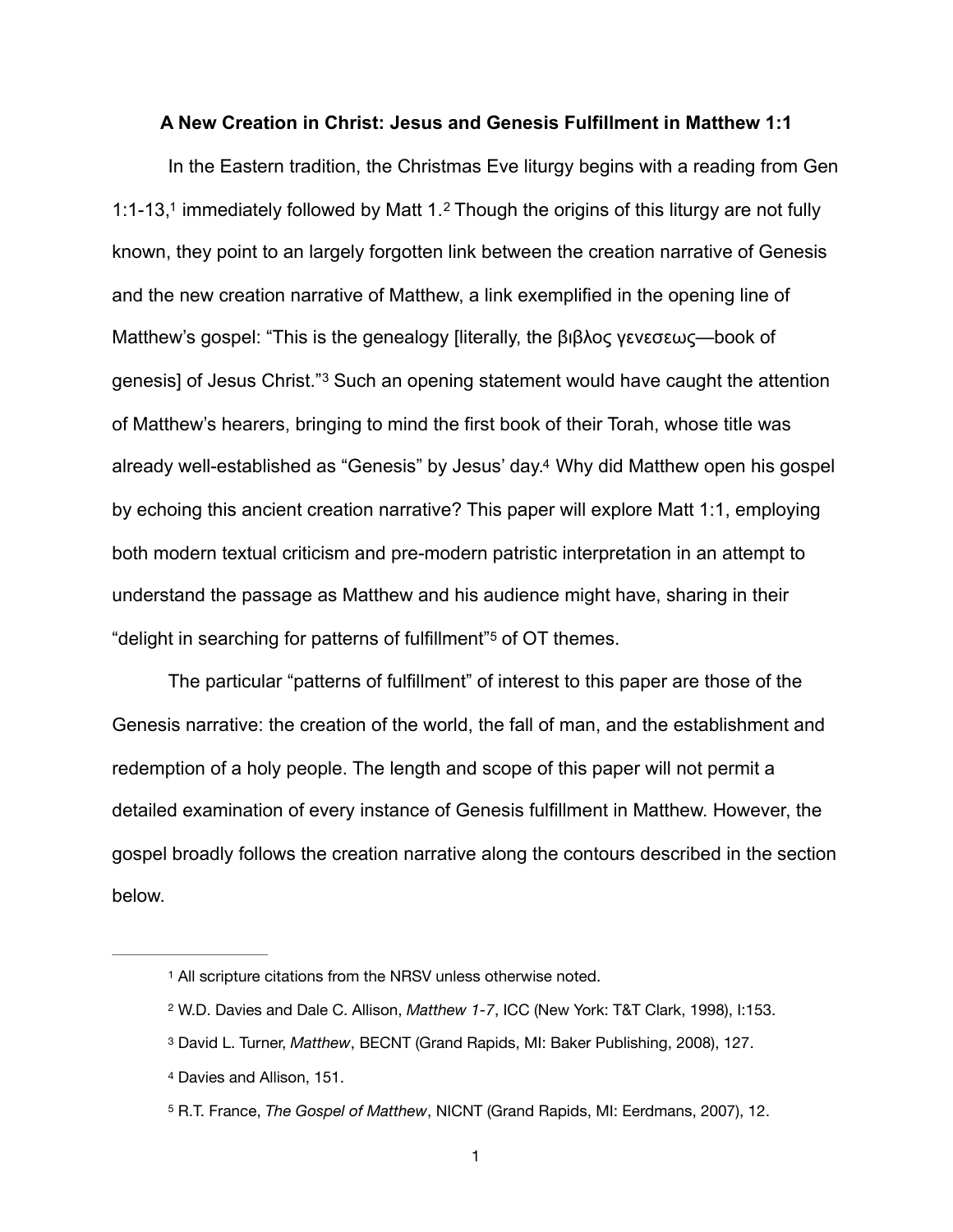## *Genesis Fulfillment Instances in Matthew*

- Jesus is the new genesis, or new creation narrative (Matt 1:1; Gen 2:4, 5:1).
- Jesus' baptism (Matt 3:16) depicts the Spirit hovering over the waters as in Gen  $1:2.$
- Similarly, the Spirit moves over Mary's womb to bring life from material things (1:18, 20) evoking the Spirit's role in creation in Gen 1:1-2.
- Jesus calms the sea (Matt 8:23-27), again evoking the God's presiding over chaotic waters in Gen 1:1-2, as well as the many OT depictions of the "majestic king of creation who rules the chaotic waves" (cf. Job 38:8-11; Ps 89:9, 104:5-7; Prov 8:27-28; Jer 5:22)[. 6](#page-2-0)
- <span id="page-2-3"></span>• The three 14s of Jesus' genealogy (Matt 1:17)—totaling 42—as six 7s, echoing the six days of creation followed by the seventh day of rest (Gen 2:1-3), symbolizing the commencement of a new creation and "the dawn of the eternal sabbath" by Jesus Christ, Lord of the Sabbath (Matt 12:8). Although not a favored modern interpretation of Matt 1:17, this view is reflected in some patristic sources[,](#page-2-1) $<sup>7</sup>$  $<sup>7</sup>$  $<sup>7</sup>$  as well as Jewish apocalyptic literature contemporary to</sup> Matthew<sup>8</sup>

<span id="page-2-5"></span><span id="page-2-4"></span><span id="page-2-1"></span><span id="page-2-0"></span><sup>&</sup>lt;sup>[6](#page-2-3)</sup> Davies and Allison, 153.

<sup>&</sup>lt;sup>7</sup>For example: "The reason why forty-two generations are given according to the flesh of Christ being born in the world is this: forty-two is the product of six times seven. Six, however, is the number that signifies work and toil, for the world was made in six days—it is a world made in work and toil and pain. So, appropriately, there are forty-two generations before Christ being born into the world in toil and pain, and these generations contain the mystery of work and toil." *Incomplete Work on Matthew, Homily 1*, quoted in ACCS (Downers Grove, IL: InterVarsity Press, 2001), 10-11.

<span id="page-2-2"></span>Davies and Allison, 162. See also Heb 4:1-10, which clearly declares Jesus as the one to fulfill [8](#page-2-5) the promise of entering God's rest.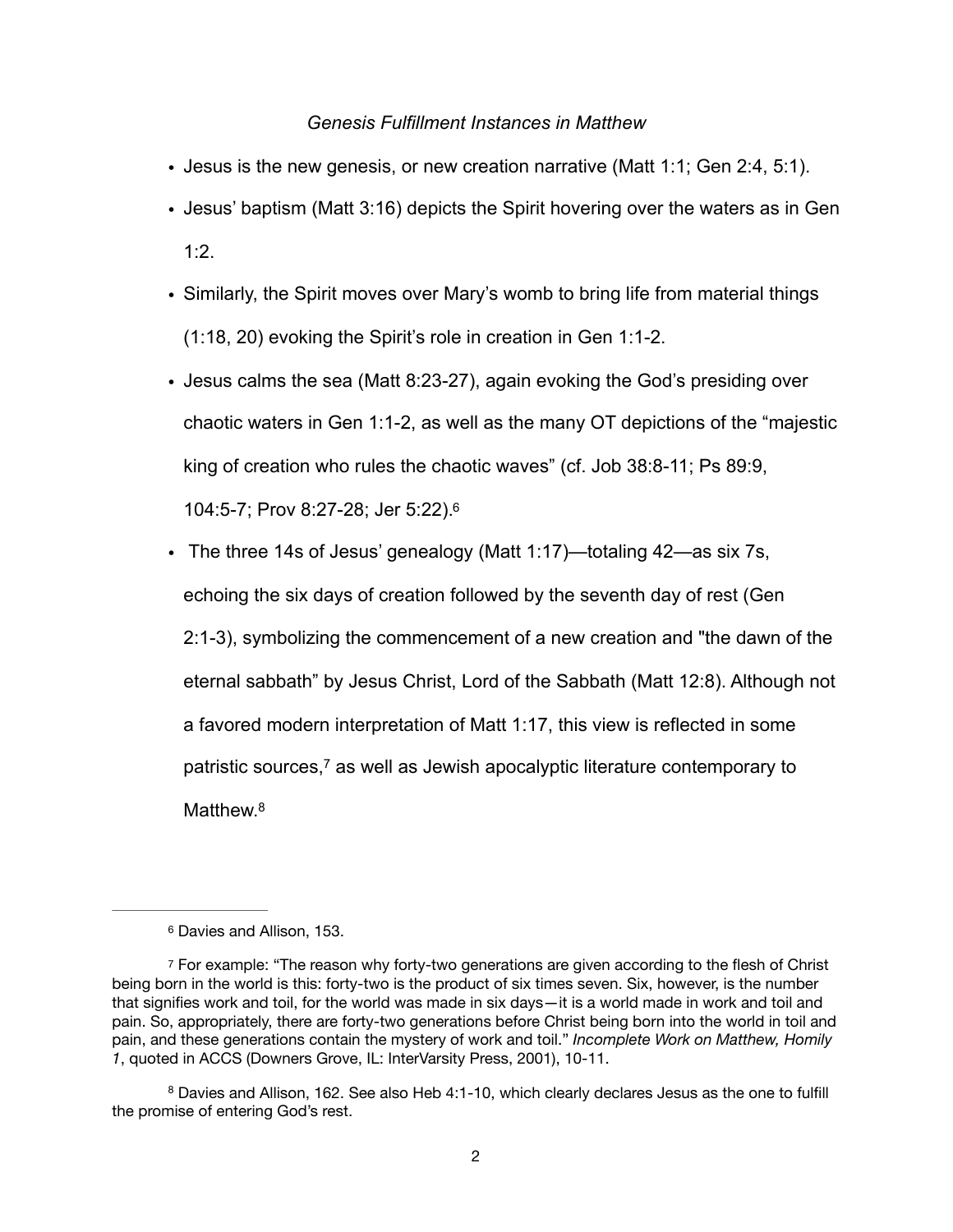- Just as God ordered the stars in the heavens (Gen 1:14-19) "for signs and for seasons and for days and years," so also he sent the star of Bethlehem as a sign to the Magi of the birth of Jesus. This star moved in a miraculous act of divine guidance, celestial coronation, and heavenly worship of the newborn "king of the Jews" (Matt 2:1-2).
- <span id="page-3-3"></span>• A faint echo of the creation of the stars in Gen 1:14 may be read into the genealogy of Matt 1:2-17[,](#page-3-0) which begins with, and centers chiastically on,<sup>[9](#page-3-0)</sup> the patriarch Abraham whose descendants were to be "numerous as the stars of heaven" (Gen 26:3, Ex 32:13).
- Jesus' temptation in the desert (Matt 4) is a recapitulation and reversal of Adam's temptation (Gen 3). In Matthew's account, the Edenic garden of Gen 2:8 has become the barren wilderness of Matt 4:1, a fulfillment of the cursed ground of Gen 3:17. There, as in the beginning, Satan comes first to tempt by an appeal to the belly (Matt 4:2-3). But rather than offering fruit, he suggests bread, the food of toil and mortality that resulted from the curse of Gen 3:19. However, unlike the first Adam, Jesus the ["](#page-3-1)last Adam"<sup>[10](#page-3-1)</sup> resists this and all the enemy's temptations, reversing the curse of Adam[.](#page-3-2)<sup>[11](#page-3-2)</sup> Both temptation accounts end with angels; in Gen 3:24, angels seal off access to the garden of the tree of life, whereas in Matt 4:11 angels attend to the Messiah who has come to open

<span id="page-3-5"></span><span id="page-3-4"></span><span id="page-3-1"></span><span id="page-3-0"></span><sup>9</sup>Turner, 132; Davies and Allison, 14[9](#page-3-3);

<sup>&</sup>lt;sup>[10](#page-3-4)</sup> Rom 5:12-21. See further development of Jesus as the "last Adam" in the section titled NT *New Creation Narratives* below.

<span id="page-3-2"></span> $11$  One might argue that Jesus even mystically redeems bread itself in his personal identification with life-giving bread (e.g., Matt 26:26, John 6:35)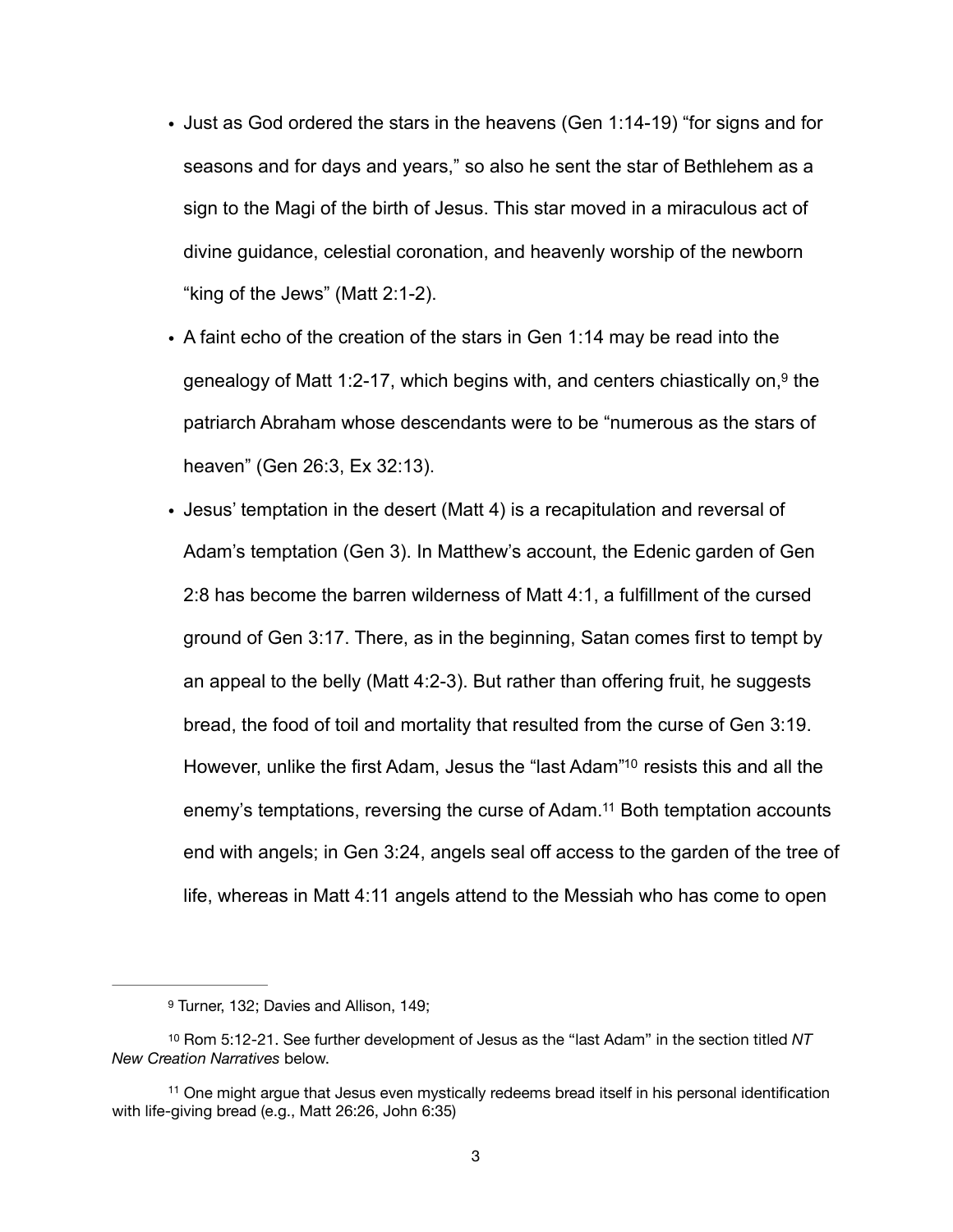<span id="page-4-2"></span>the way of life through his crucifixion on a tree and his resurrection from a garden tomb. Countless patristic sources drew such parallels.[12](#page-4-0)

• Immediately after the temptation of Adam, Genesis recounts the dawn of a new civilization marred from its inception by jealousy, violence, and isolation (4:1-16). Likewise, immediately after the temptation of Jesus, Matthew also recounts the dawn of a new civilization. But this civilization appears to reverse the tragic fate of Cain, drawing people from isolation to community and from darkness to light (Matt 4:13-16). The new civilization of Jesus is united not by blood relation, but by obedience to the call of Jesus and repentant submission to the coming heavenly rule (Matt 4:17, 22).

 The above list is certainly not exhaustive, and each of the named parallels could serve as its own paper topic. Therefore, this paper will not give extensive attention to any particular Genesis parallel in Matthew, but will instead focus on Matt 1:1. As the introduction to the book and the announcement of its contents, Matt 1:1 presents the account of Jesus Christ as a fulfillment of the Genesis narrative, inviting its audience to observe multi-layered creation parallels in continuity with OT, Jewish, and NT tradition.

#### <span id="page-4-3"></span>*Matthew's Gospel as a "Book of Genesis"*

 Matthew opens his gospel with a word of introduction: "This is the genealogy of Jesus the Messiah, the son of David, the son of Abraham.["](#page-4-1)<sup>[13](#page-4-1)</sup> Much has been made of this simple introductory sentence, which functions as a title to the book. As stated above, though commonly translated as "genealogy," Matthew's opening words actually repeat verbatim the formula of Gen 2:4 and 5:1, so much that Davies and Allison

<span id="page-4-0"></span>[<sup>12</sup>](#page-4-2) See ACCS, 155-159.

<span id="page-4-1"></span> $13$  Matt 1:1.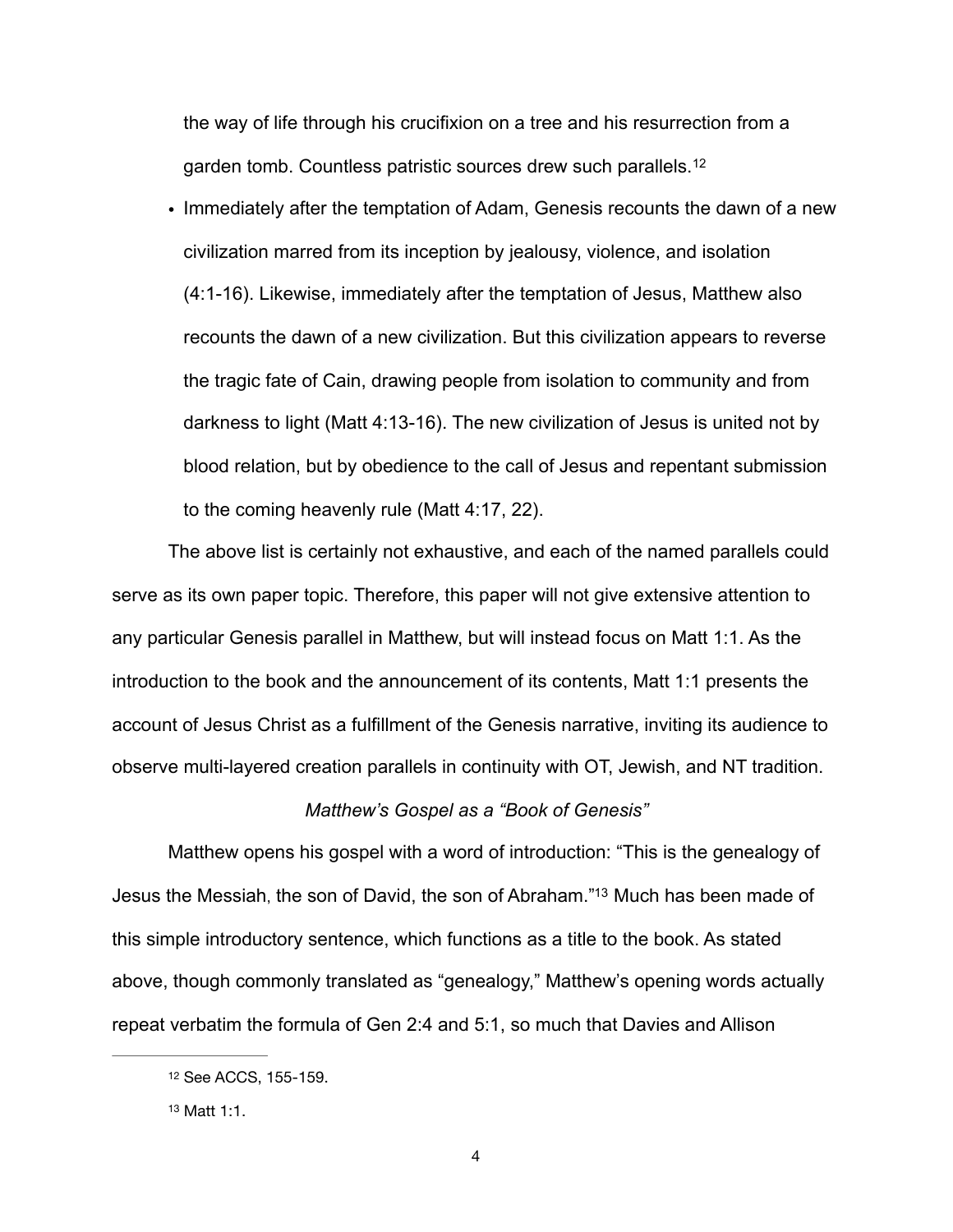<span id="page-5-3"></span>suggest a more theologically and textually accurate translation might be, "Book of the New Genesis wrought by Jesus Christ."<sup>[14](#page-5-0)</sup> Why does Matthew introduce his book in such a manner? Does he mean to echo the words of Genesis so strongly? And—perhaps most hotly contested—to what does "this" refer? Opinion is divided. Some scholars have argued that Matthew's "this" only introduces the genealogy that follows in 1:2-17, just as Gen 5:1 introduces the genealogy of Adam in 5:2-32. Others have argued that Matthew's "this" refers only to the first four chapters of his gospel, which serve as a prologue to the start of Jesus' ministry at the Sermon on the Mount in chapter 5. Still others have proposed that Matthew's "this" does in fact cover all 28 chapters of his gospel as a complete book, but does not accurately describe all the contents therein. [15](#page-5-1)

<span id="page-5-4"></span> However, Davies and Allison argue persuasively in their exhaustive Matthew commentary for an alternate viewpoint, which is, simply, that the titular "this" refers to the entirety of Matthew's gospel *and* accurately describes the entirety of its contents. If their argument is correct, then Matt 1:1 provides a fresh interpretive key for the whole of the gospel, one that places the advent of Jesus Christ within a larger cosmic drama of a new creation. Such an interpretation "does not place upon that verse an idea foreign to Matthew," but rather arises from the gospel itself in its literary and cultural context, as supported by OT use of "book of genesis," Jewish eschatology, and NT new creation language.<sup>16</sup>

<span id="page-5-5"></span>*OT Use of "Book of Genesis."* As stated previously in this paper, the title of Genesis was already fixed as such by the time of Matthew's writing, and his use of the

<span id="page-5-0"></span>[<sup>14</sup>](#page-5-3) Davies and Allison, 153.

<span id="page-5-1"></span><sup>&</sup>lt;sup>[15](#page-5-4)</sup> Ulrich Luz, Matthew 1-7, Hermenia (Minneapolis: Fortress Press, 2007), 69-70.

<span id="page-5-2"></span><sup>&</sup>lt;sup>[16](#page-5-5)</sup> Davies and Allison, 153.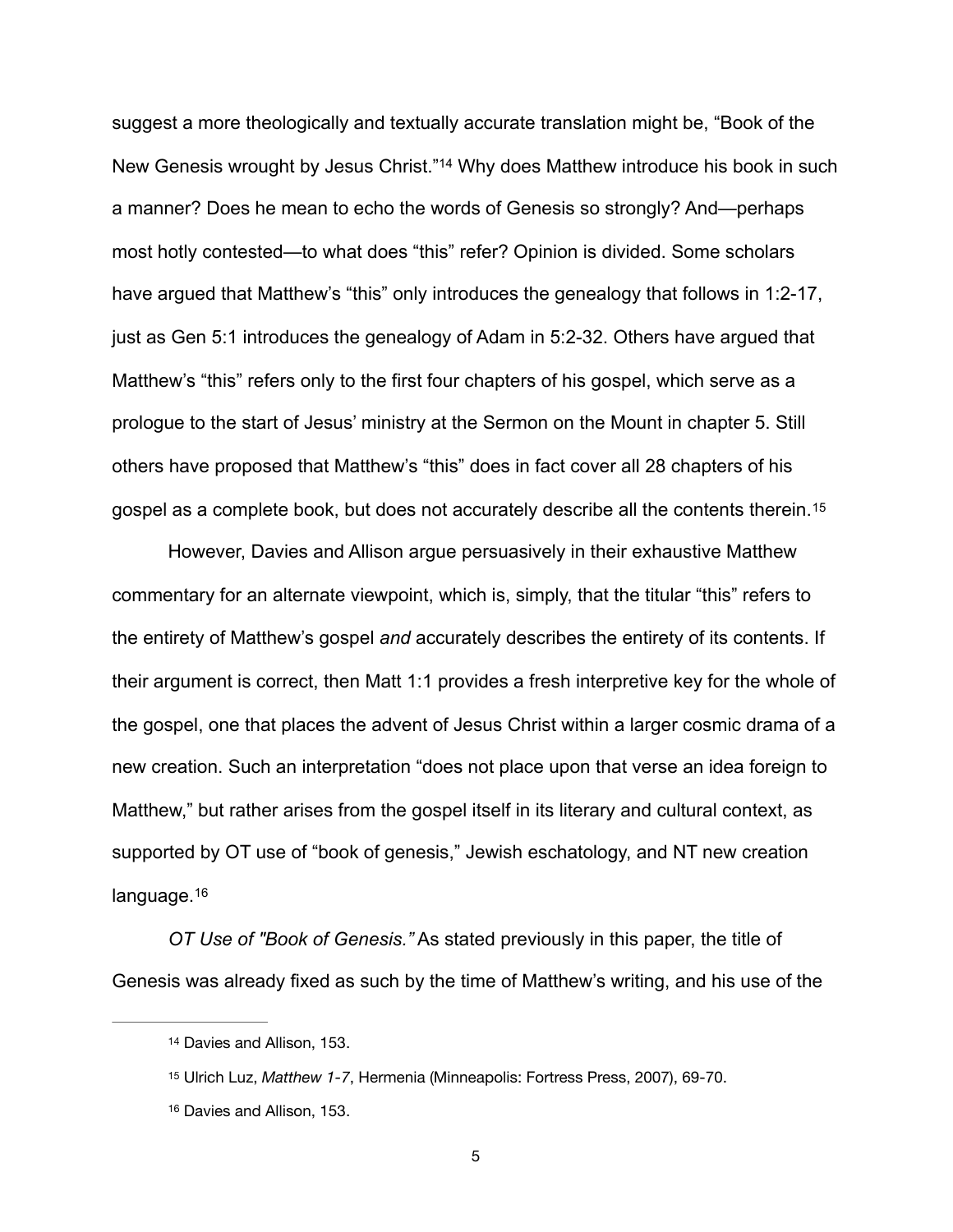term can hardly be considered coincidental when one considers the immediacy with which his hearers would have associated his language with that of the first book of the Pentateuch. What's more, βιβλος γενεσεως (hereafter referred to by the English "book of genesis") is only used twice in the OT: Gen 2:4 and 5:1. Do these occurrences refer only to genealogies, or more broadly to creation itself? Its use in 2:4 suggests the latter, as the phrase is not associated with a genealogy at all, but is instead a bridge between two creation narratives, summarizing the creation of the heavens and earth in 1:1-2:3 and introducing the creation of man and woman in 2:5-25. The use of "book of genesis" in 5:1 does introduce the genealogy of Adam in v2-32, but this genealogy includes far more than a list of names: the creation of mankind, the ages of the ancients, and the taking up of Enoch. Moreover, "book of genesis" is not the term commonly used to preface genealogies in the OT, nor does it follow the formula of naming genealogies by their first entry, which in Matthew's gospel is Abraham, not Jesus (1:2). Thus Matthew's use of "book of genesis" would most likely be associated with creation history in general, not with genealogies, for its audience. [17](#page-6-0)

<span id="page-6-1"></span> But what of those who would argue that "book of genesis" refers only to Matt 1-4, or refers to all of Matthew, but does not appropriately describe its contents? Such an argument is inconsistent with the NT use of "book" to refer to, simply, an entire book. Patristic sources provide a similarly limited use of the term to its plainest sense: an entire book. Thus, it seems unlikely that Matthew or his earliest readers would believe the "book" of 1:1 applied only to a portion of the manuscript, such as Matt 1-4. Further, such early readers would have been well accustomed to the use of an introductory title sentence to announce a book's contents, a convention at use in multiple books of the

<span id="page-6-0"></span> $17$  Ibid., 150.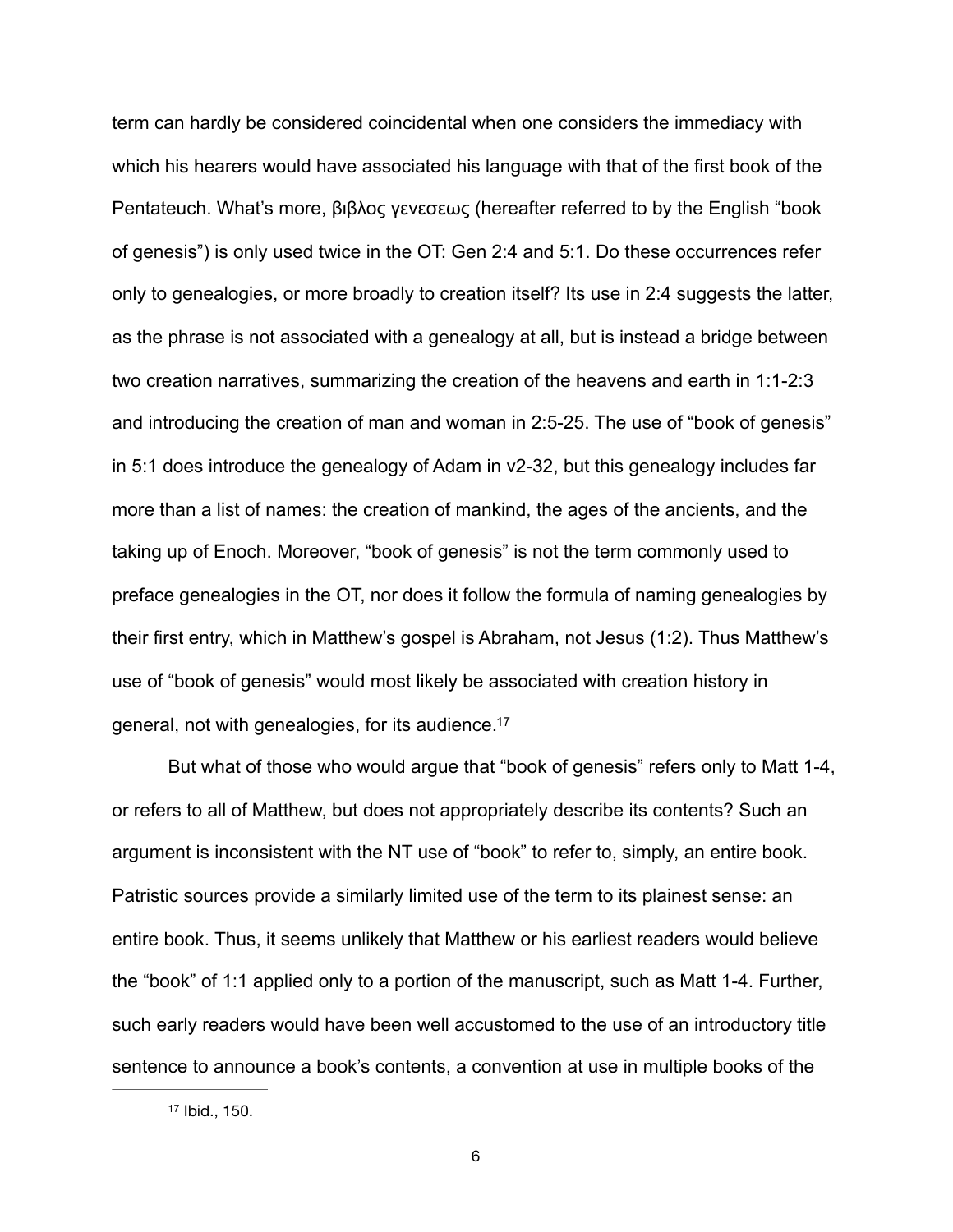<span id="page-7-3"></span>OT as well as Jewish wisdom, prophetic, and apocalyptic literature. Matthew 1:1 seemingly employs this convention and would likely have been recognized as doing so.<sup>[18](#page-7-0)</sup> For all of the above reasons, the plainest interpretation of "book of genesis" in 1:1 is a title of introduction to the entire gospel, indicating that Jesus' story is one of new creation.

*Jewish Eschatological Ideas*. That Matthew is an eschatological work can hardly be doubted; it tells a story of God's redeeming work in the world that begins at creation and ends with a commission spanning all human geography and extending "to the end ofthe age."<sup>[19](#page-7-1)</sup> What, then, was the eschatological understanding within which Matthew wrote and his audience heard his gospel? Davies and Allison illuminate:

<span id="page-7-5"></span><span id="page-7-4"></span>Judaism conceived of the eschatological redemption and renewal as a new beginning. Not only would the last redeemer (Messiah) be as the first (Moses), but . . . the world would once again be as it was in the beginning. Matthew was manifestly familiar with this aspect of eschatology (note 19:28: παλινγενεσίᾳ) and he saw the coming of Jesus in its light. . . . Thus he announces a return to the initial order of things.[20](#page-7-2)

When Matthew opens his gospel with "book of genesis," then, he announces that Jesus

Christ has inaugurated the fulfillment of the eschatological hope for a new creation.

Such fulfillment patterns have long been acknowledged in Matthew's portrayal of

Jesus as a "new Moses." For example, Jesus' flight to Egypt echoes Moses' infant

rescue among the reeds; his baptism, Moses' passage through the Red Sea; his

temptation, Moses' wandering through the desert; his Sermon on the Mount, Moses'

<span id="page-7-0"></span>[<sup>18</sup>](#page-7-3) Ibid., 150-152.

<span id="page-7-2"></span><span id="page-7-1"></span>Matt 28:20. [19](#page-7-4)

 $20$  Davies and Allison, 153. Matt 19:28, referenced here, reads: "Jesus said to them, 'Truly I tell you, at the renewal of all things [παλινγενεσίᾳ], when the Son of Man is seated on the throne of his glory . . ..'"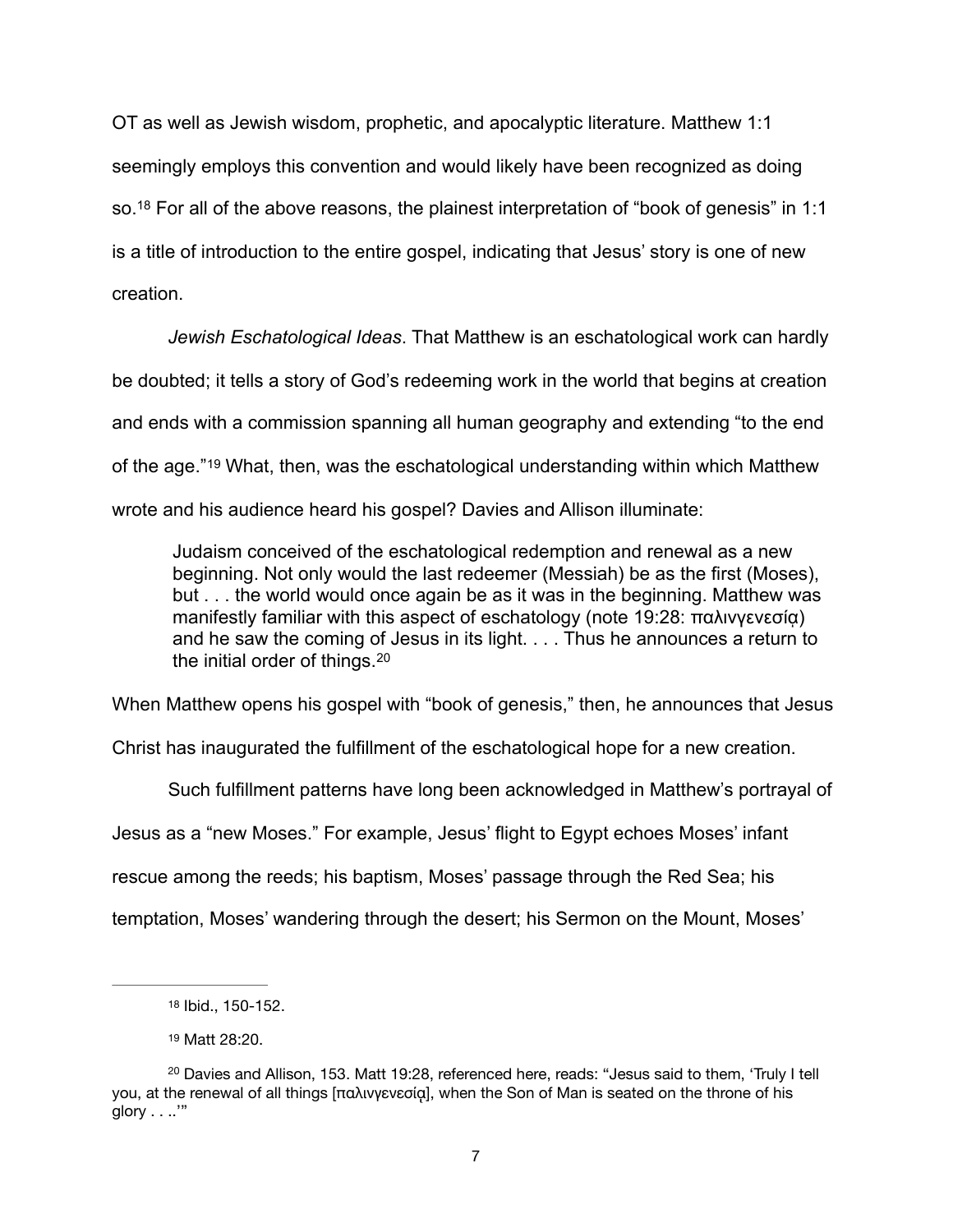<span id="page-8-5"></span><span id="page-8-4"></span>receiving the law; and his Transfiguration, Moses' mountaintop epiphany.<sup>[21](#page-8-0)</sup> But while much has been written about Matthew's Jesus' fulfillment of Moses, less has been written about his fulfillment of creation. Can both fulfillment patterns coexist? Indeed they can; in fact, "in the Jewish mind the Exodus was linked with the act of creation."<sup>[22](#page-8-1)</sup> Jewish eschatology affirms a Mosaic framework and centers it within a broader work of creation renewal; just as Jesus is like the original redeemer of Moses, so his new creation will be like the original creation of Genesis. In other words, Moses-fulfillment and Genesis-fulfillment are not opposing interpretations of Matthew's gospel. Rather, they inform and allude to one another in their eschatological understanding of the meaning of Jesus Christ.

 The church fathers affirmed a similar eschatological understanding of multilayered meaning, seeing in Matt 1 the mystical coexistence of creation, Israel's redemption, and Jesus' birth and death. For example, a 5th century work called the *Martyrology of Jerome* spoke of commemorating a day on which "our Lord Jesus Christ was crucified, and conceived, and the world was made," combining in a single event the creation of the world and the redeeming work of Jesus.<sup>23</sup> The *Incomplete Work on Matthew* speaks of creation, the Jewish people, and the Messiah all proceeding "from the dark womb of the world," weaving together beginning, end, and everything in between using the earthy language of birth[.](#page-8-3)<sup>[24](#page-8-3)</sup> This same work, as well as John Chrysostom's *The Gospel of Matthew*, both convey eschatological hope as they marvel

<span id="page-8-7"></span><span id="page-8-6"></span><span id="page-8-0"></span><sup>&</sup>lt;sup>[21](#page-8-4)</sup> Turner, 159, 301.

<span id="page-8-2"></span><span id="page-8-1"></span><sup>&</sup>lt;sup>[22](#page-8-5)</sup> Davies and Allison, 153.

<sup>&</sup>lt;sup>[23](#page-8-6)</sup> Stanley Hauerwas, *Matthew*, Brazos Theological Commentary on the Bible (Grand Rapids, MI: Brazos Publishing, 2006), 24.

<span id="page-8-3"></span><sup>&</sup>lt;sup>[24](#page-8-7)</sup> Homily I, quoted in ACCS, 7.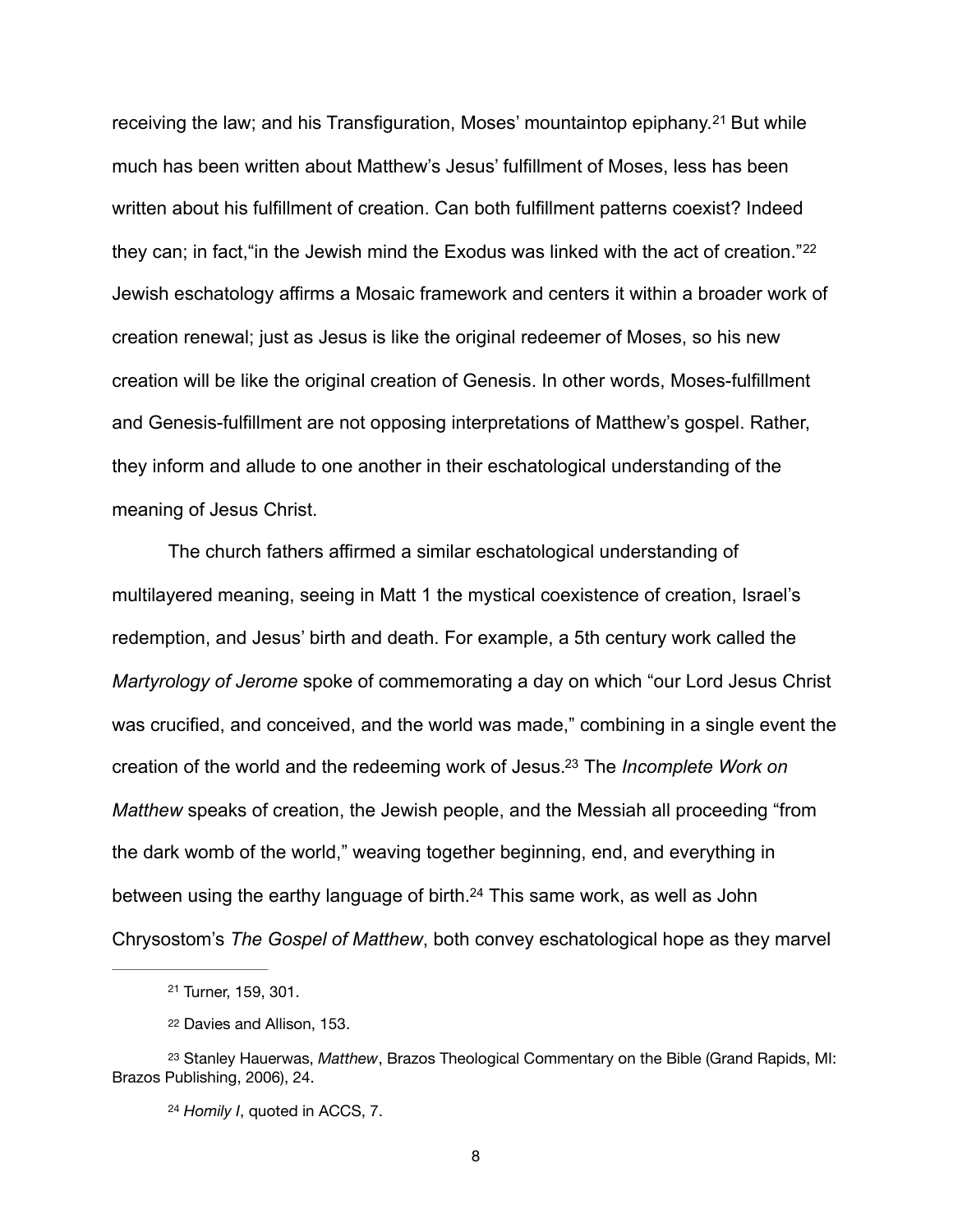at the simultaneous containment and uncontainability of Jesus Christ. Jesus "contains all" of creation in his divinity, and all creation "was not able to contain" him in his resurrection; nonetheless, he was contained within the womb of Mary and the wood of the manger[.](#page-9-0)<sup>[25](#page-9-0)</sup> Thus, Jesus' birth, death, and resurrection inaugurates a new creation that both contains and cannot be contained by the first creation of Gen 1.

<span id="page-9-3"></span>*NT New Creation Language*. Supporting such a reading of Matt 1:1 is the prevalence of "new creation" language throughout the New Testament, implying that Matthew was not alone in seeing Jesus' ministry as ushering in a new beginning. The most notable example is John's gospel, whose opening lines more explicitly reference the language of Gen 1 and place the Jesus, the Word, at the center of the creation account: "In the beginning was the Word, and the Word was with God, and the Word was God. He was in the beginning with God. All things came into being through him, and without him not one thing came into being. What has come into being in him was life, and the life was the light of all people. The light shines in the darkness, and the darknessdid not overcome it."<sup>[26](#page-9-1)</sup> So strong are the parallels that Hauerwas claims, ["](#page-9-2)John's prologue provides a fitting commentary on the book of Matthew."<sup>[27](#page-9-2)</sup> The gospel writers, then, shared a similar vision of creation in the story of Jesus.

<span id="page-9-5"></span><span id="page-9-4"></span> And so did Paul. On multiple occasions, he describes Jesus and his ministry using Genesis concepts. In Rom 5:12-21, Paul frames Christ's work of justification as a fulfillment of "Adam, who is a type of the one who was to come." Similarly, when describing the resurrection of Christ's followers, he likens Christ to a "last Adam", one by

<span id="page-9-0"></span>[<sup>25</sup>](#page-9-3) ACCS, 13, 20.

<span id="page-9-1"></span>[<sup>26</sup>](#page-9-4) John 1:1-5.

<span id="page-9-2"></span> $27, 24-25.$  $27, 24-25.$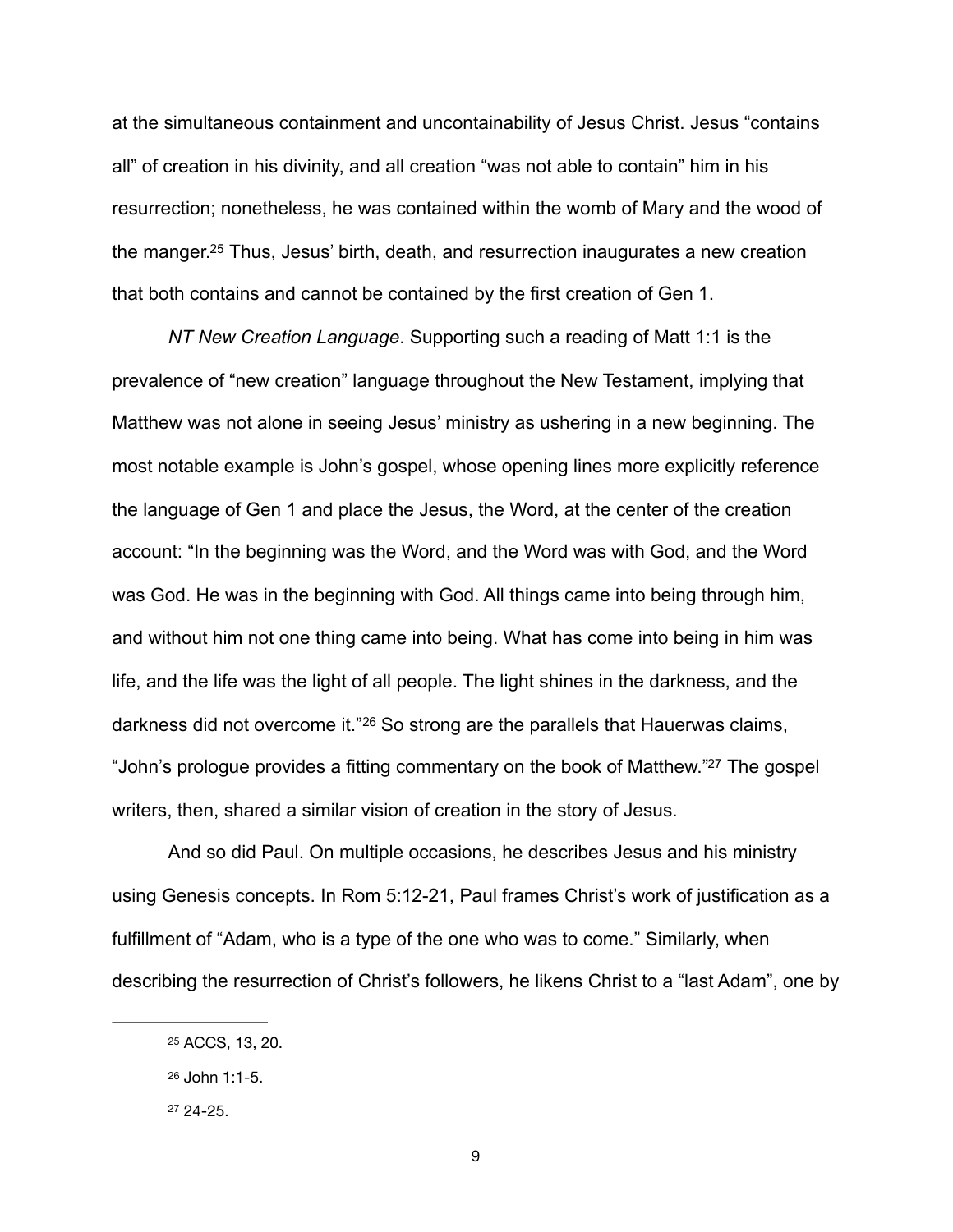<span id="page-10-4"></span>whomhumans formed of dust "will bear the image of the man of heaven."<sup>[28](#page-10-0)</sup> This typological reading of Adam infuses language of justification and resurrection with Genesis echoes, conveying that Paul "sees the coming of Jesus as the counterpart of the creation account narrated in Genesis.["](#page-10-1)<sup>[29](#page-10-1)</sup>

<span id="page-10-5"></span> Patristic sources saw similar parallels between Eve and Mary; just as Jesus was the "last Adam," Mary was imagined as a sort of mystical last Eve, reversing the curse through the new Adam in her womb. Chromatius of Aquileia compares the Genesis account of Eve with the Matthew account of Mary: "The devil first spoke to Eve the virgin long ago, and then to a man, that he might administer to them the word of death. In the latter case, a holy angel first spoke to Mary and then to Joseph, that he might reveal to them the word of life. . . . In the former case, the man fell through the woman; in the latter case, he rose through the virgin.["](#page-10-2)<sup>30</sup> The patristic *Incomplete Work on Matthew* draws similar parallels, inviting the reader to "see in what way the similarity here follows in everything that happened with Adam.<sup>"[31](#page-10-3)</sup> The patristic tradition thus observed and elaborated upon Paul's Adamic typology as it interpreted Matthew, anchoring Matthew's Jesus account within the Genesis' narrative.

<span id="page-10-7"></span><span id="page-10-6"></span> Such Genesis themes are more explicitly evidenced elsewhere in Paul, when he speaks of the "new creation" ushered in by Christ. For example, reflecting on the finished work of Christ and the resulting life in the Spirit for Christ's followers, Paul writes in 2 Cor 5:17-19, "So if anyone is in Christ, there is a new creation: everything old

<span id="page-10-0"></span><sup>&</sup>lt;sup>[28](#page-10-4)</sup> 1 Cor 15:42-49.

<span id="page-10-1"></span><sup>&</sup>lt;sup>[29](#page-10-5)</sup> Davies and Allison, 150.

<span id="page-10-2"></span>Chromatius of Aquileia, *Tractates on Matthew*, 2.3-4, quoted in *Matthew 1-13*, ACCS, 15-16. [30](#page-10-6)

<span id="page-10-3"></span><sup>&</sup>lt;sup>[31](#page-10-7)</sup> Quoted in *Matthew 1-13*, ACCS, 17.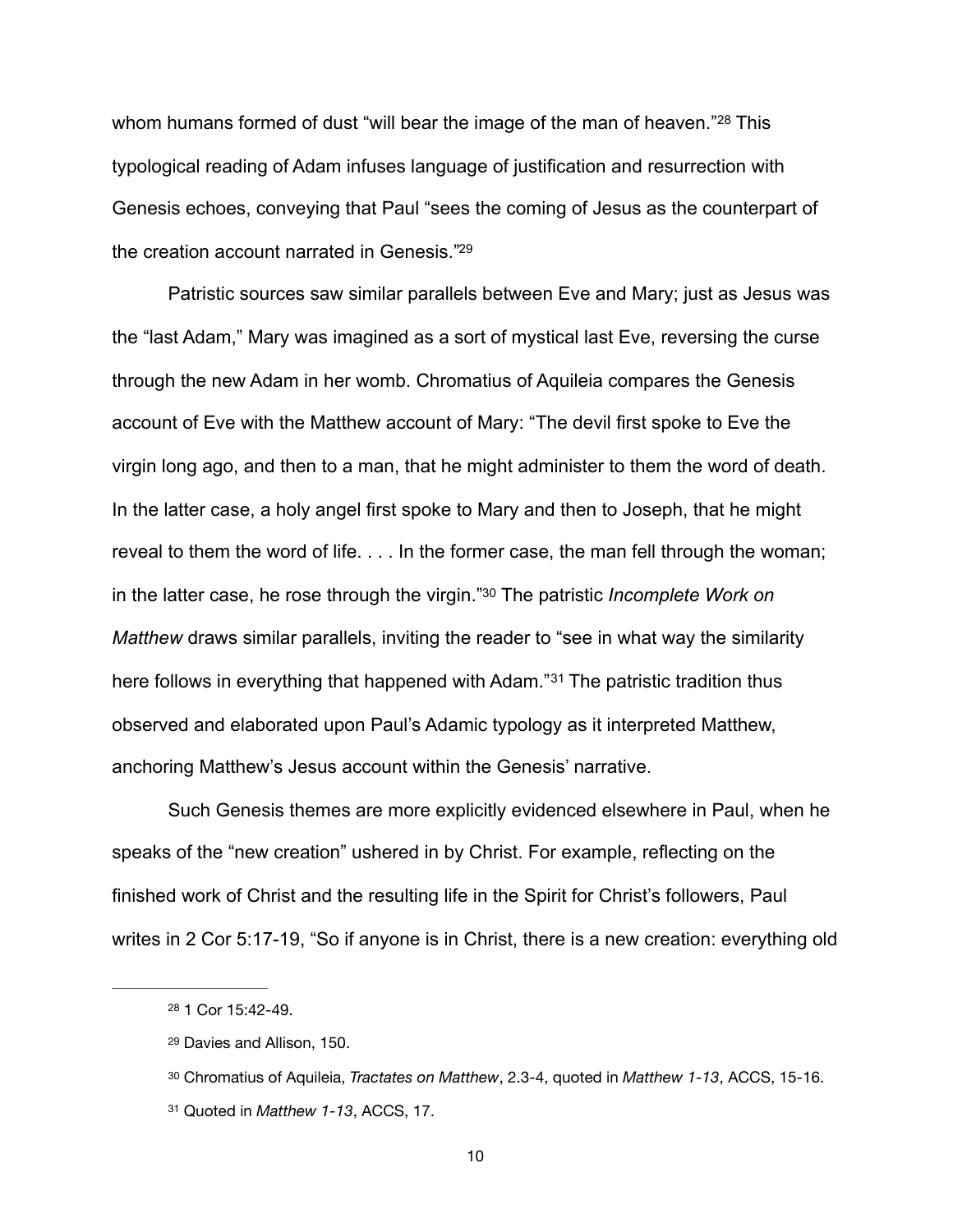<span id="page-11-1"></span>has passed away; see, everything has become new! All this is from God, who reconciled us to himself through Christ, and has given us the ministry of reconciliation; that is, in Christ God was reconciling the world to himself  $\ldots$  ["](#page-11-0)[32](#page-11-0) The saving work of Jesus Christ is nothing less than a "new creation," which is imagined as the renewal of the original creation (" everything has become new"; "reconciling the world to himself"). Paul uses similar language in Gal 6:14-15: "May I never boast of anything except the cross of our Lord Jesus Christ . . .. For neither circumcision nor uncircumcision is anything; but a new creation is everything!" This statement concludes a lengthy reflection on Christian freedom and the applicability of Jewish law, implying that the cross effected not only human salvation, but also a renewal of all creation.

 One might be tempted to read such verses in a strictly anthropocentric and individualistic manner, as though the "new creation" of which Paul speaks is solely a work of personal renewal of the redeemed individual. Such a reading would limit the scope of Christ's new creation. But Rom 8:19-23 suggests a far more generalized reading of "creation":

For the creation waits with eager longing for the revealing of the children of God; for the creation was subjected to futility, not of its own will but by the will of the one who subjected it, in hope that the creation itself will be set free from its bondage to decay and will obtain the freedom of the glory of the children of God. We know that the whole creation has been groaning in labor pains until now; and not only the creation, but we ourselves, who have the first fruits of the Spirit, groan inwardly while we wait for adoption, the redemption of our bodies.

This passage makes a clear distinction between the creation and the individual—"not only the creation, but we ourselves"—as it weaves together themes of personal salvation and cosmic creation renewal. Paul views Jesus' new creation work as vast in

<span id="page-11-0"></span>[<sup>32</sup>](#page-11-1) Emphasis added.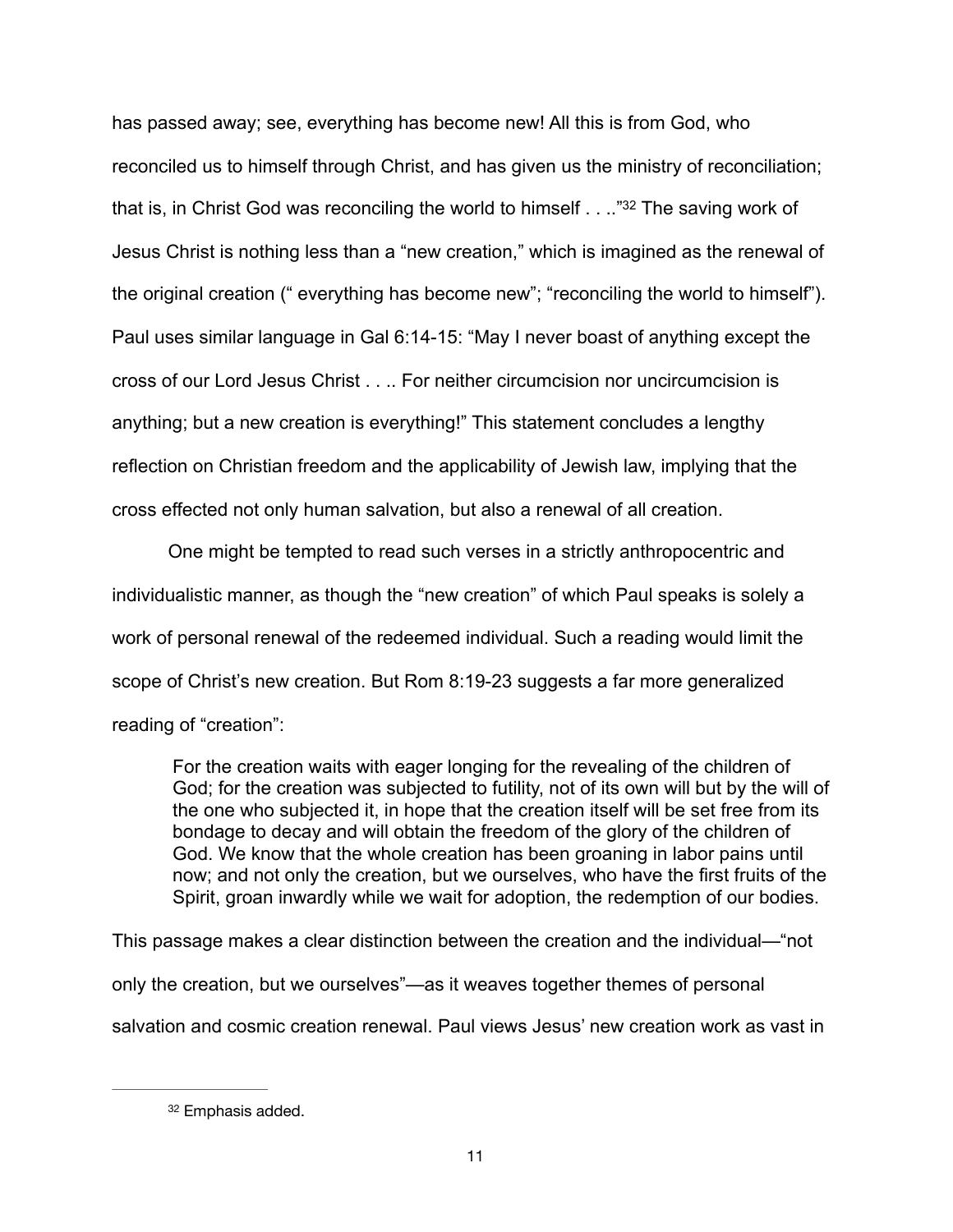scope, akin to the eschatological "renewal of all things" that Jesus speaks about in Matt 19:28. Together, the NT and patristic use of creation language suggest that Matthew's audience would have plausibly read in Matt 1:1 the fulfillment of a new creation.

## <span id="page-12-1"></span>*Conclusion*

<span id="page-12-0"></span>Hauerwas writes,"Matthew starts by suggesting that the genealogy of this man Jesus requires our revisiting the very beginning of God's creative acts. . . . In Jesus we nowrightly understand the beginning because we can now see the end."[33](#page-12-0) The rediscovery of Genesis fulfillment—heralded in Matt 1:1 and demonstrated through the remainder of the gospel text—offers modern readers a much-needed right understanding of the beginning as Hauerwas describes. Such a view expands one's vision for Jesus' new creation far beyond the salvation of individual souls to the restoration of the entirety of the created order to its original design. Such a view has the potential to invigorate a renewed sense of Christian connectivity to the earth, the cosmos, and every living thing at a time otherwise marked by technological absorption, distraction, and isolation. May Christians read Matthew with fresh eyes and fresh hope for Jesus' "renewal of all things" (19:28) and their own participation in it.